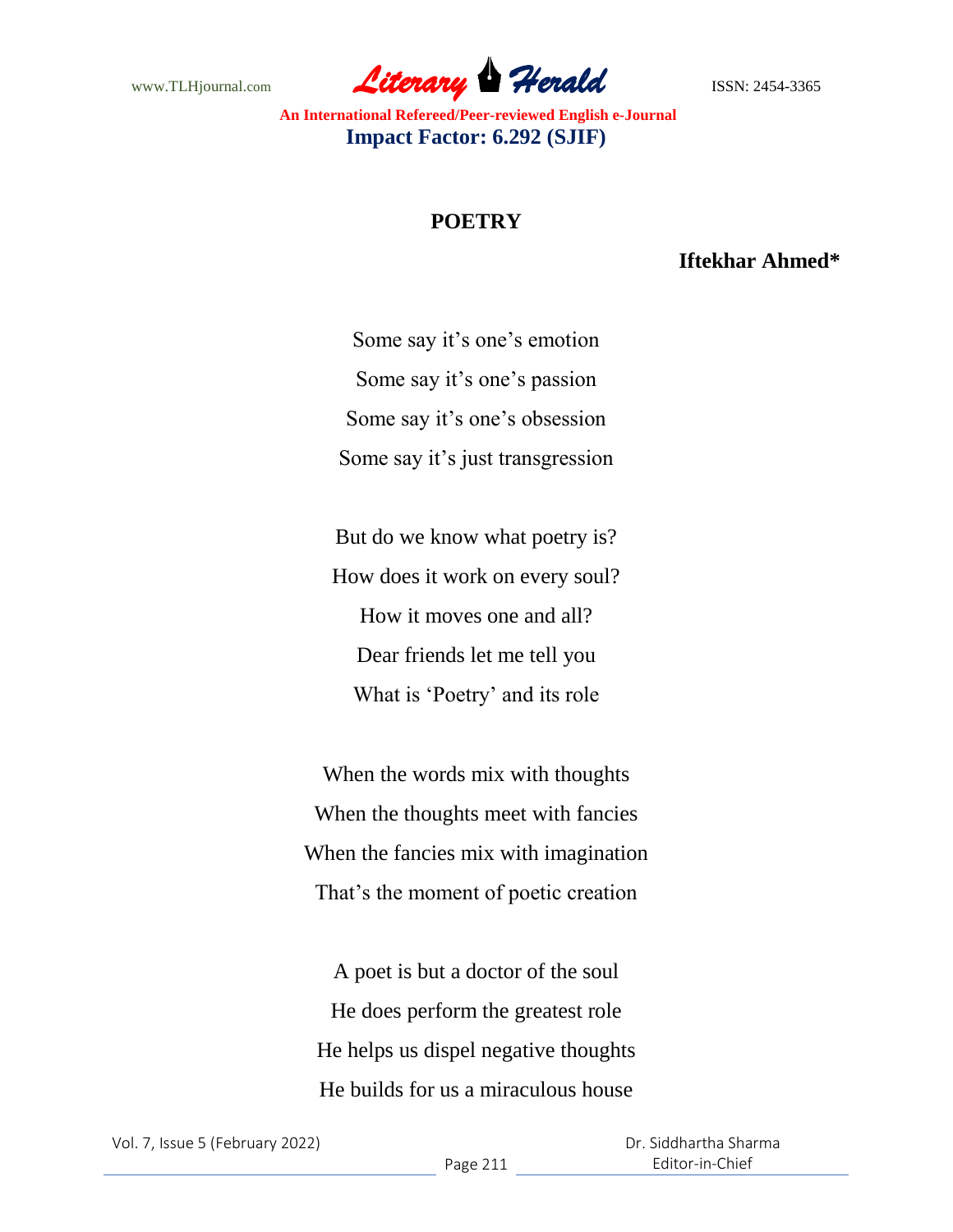www.TLHjournal.com **Literary Herald Herald ISSN: 2454-3365** 

With him, we all fly high in the sky With him, at times we groan and sigh He gives us all wings of fancies And helps us all forget our miseries

He sheds his light to see the dark He depicts for us the beauty of lark His mind is never tired of vision He sings his songs all through the season

My words fell short to show my tribute I neither have lyre, nor any flute But this I say from my heartiest root The 'POETS' are all themselves institute

## **MY PEACEFUL LIFE**

My mind is dull, my heart is impure But I have a good nature, that's for sure Whenever I see some person in pain I wanted to help him however I can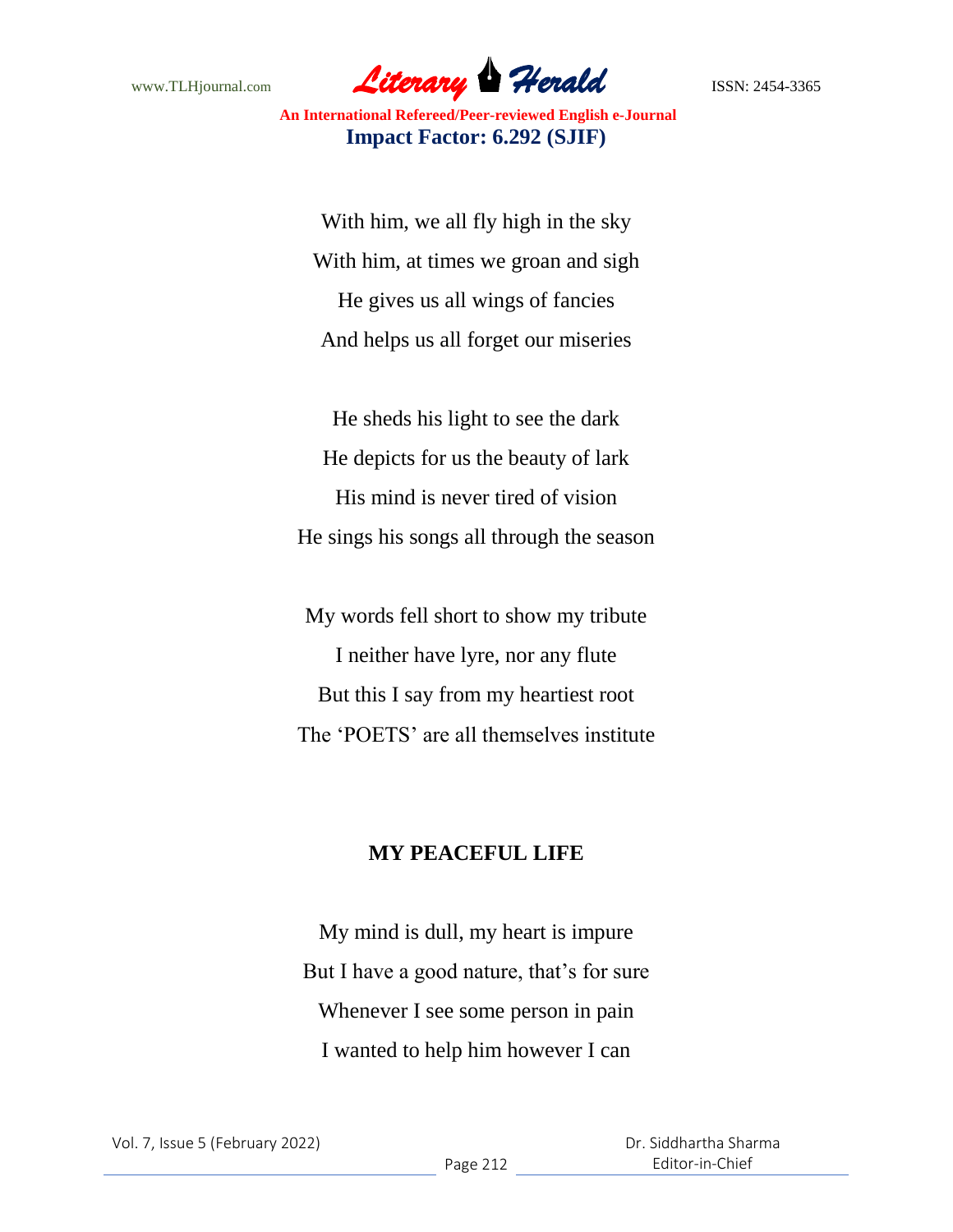

You may scoff at me, you may defeat me You may rebuff me, you may beat me But still I think I have nothing to lose Since worldly pleasure I never choose

I am not great, neither I seek greatness I always want to retain my meekness What if I didn't get the fame and the wealth I am grateful indeed, I have got the health

Success in this world is never permanent Everything of this world is only transient Death approaches to the King and the Beggar So what's the point in walking with a swagger?

The colour of our blood is still the same Though we are known y different names Our worldly possessions will be left by us So why should we all discuss this fuss?

Let you be happy working as you please But don't you ever fret me with your tease Superior or inferior, I never care for this in life As God has gifted me with the most loyal wife

 Dr. Siddhartha Sharma Editor-in-Chief